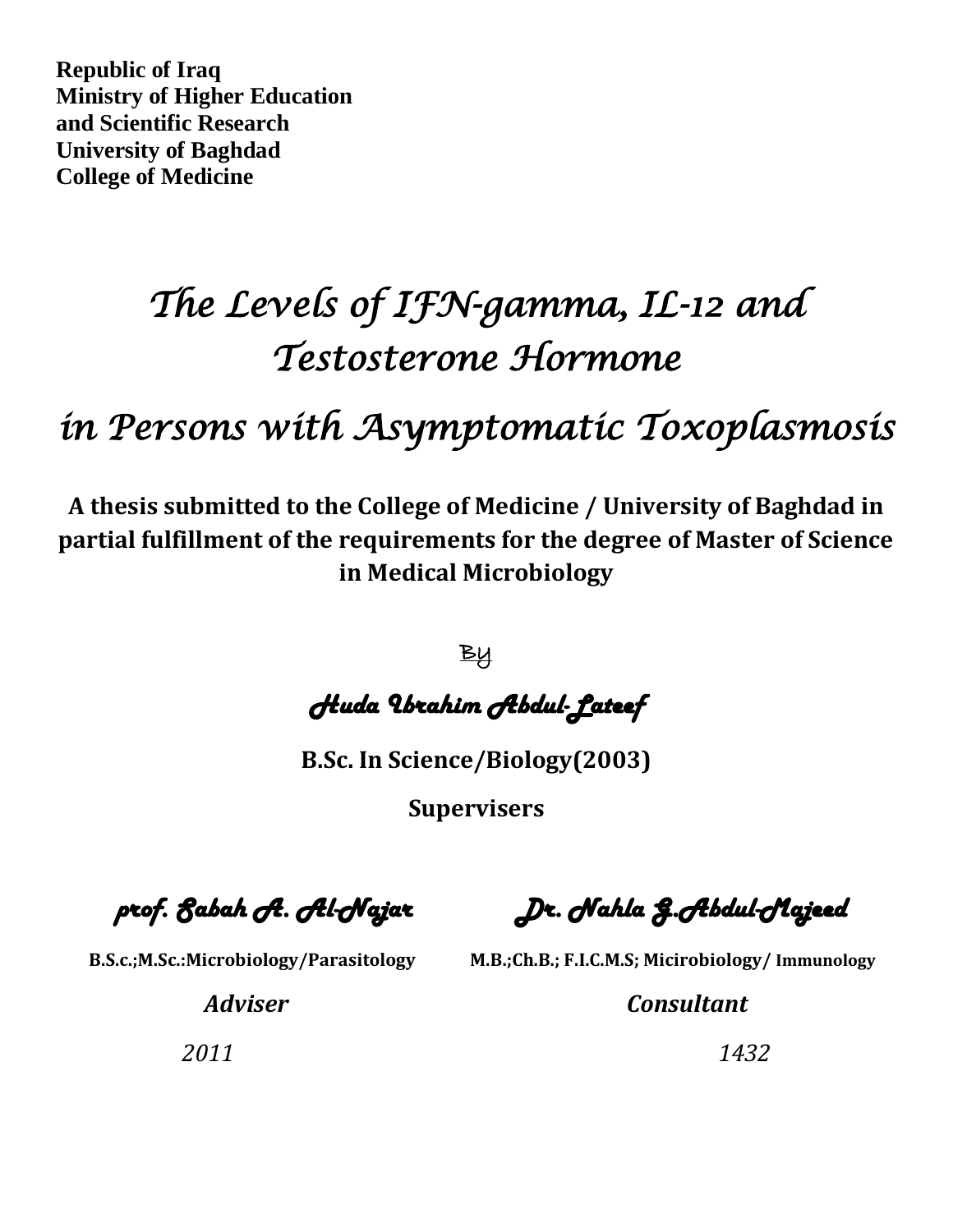## **Summary**

 **The primary goal of this study is to perceive the immunological sex-differences in persons who have positive anti-***toxoplasma* **IgM or IgG antibody.**

 **The secondary goal is to inspect the endocrine-immune interaction in these persons by detecting the effect of testosterone hormone level on cellular immune response namely, IL-12&IFN- .**

 **A total of (107) serum samples were collected from persons referred to the laboratory unit of Al-Yarmok Teaching Hospital for marriage testing profile. They were divided into two groups: group (A) which included (77) persons who gave positive result for anti-***toxoplasma* **IgM or IgG and considered as asymptomatic toxoplasmosis group, this group include (37) male their age ranging (20-43) years and (40) female their age ranging (18-40) years. Group (B) include (30) healthy individuals gave negative result for anti***-toxoplasma* **IgM&IgG antibodies, their age ranging (18-45) years and considered as a control group.**

 **All serum samples were tested by using ELISA technique for detection of (IgM&IgG) antitoxoplasma antibodies, serum IFN- ,IL-12 and testosterone hormone.**

 **The results showed that out of these (77) positive result, 16(22.5%) of them gave positive IgM antibody while 55(77.5%) gave positive IgG antibody, 6 of them gave both IgM and IgG antibody positive results.**

 **The incidence of IgM antibody in females was higher than males with significant difference (p-value=0.02), while IgG antibody showed no such difference between the two sexes (p-value=0.131).**

 **The study reflected the effectiveness of** *T. gondii* **on the level of IFN- and IL-12 with statistically difference increase compared to control group.**

 **Positive association was found between toxoplasmosis and testosterone level in asymptomatic toxoplasmosis cases compared to control group. Also this study showed the endocrine-immune interaction by important increased of IL-12 level in asymptomatic toxoplasmosis with high testosterone.**

 **In other word, this study showed that** *Toxoplasma gondii* **cause an obvious increase in testosterone level in asymptomatic toxoplasmosis cases compared to healthy control ,this elevation ,in turn, affect the level of IL-12 in these cases with significant differences compared to healthy control.**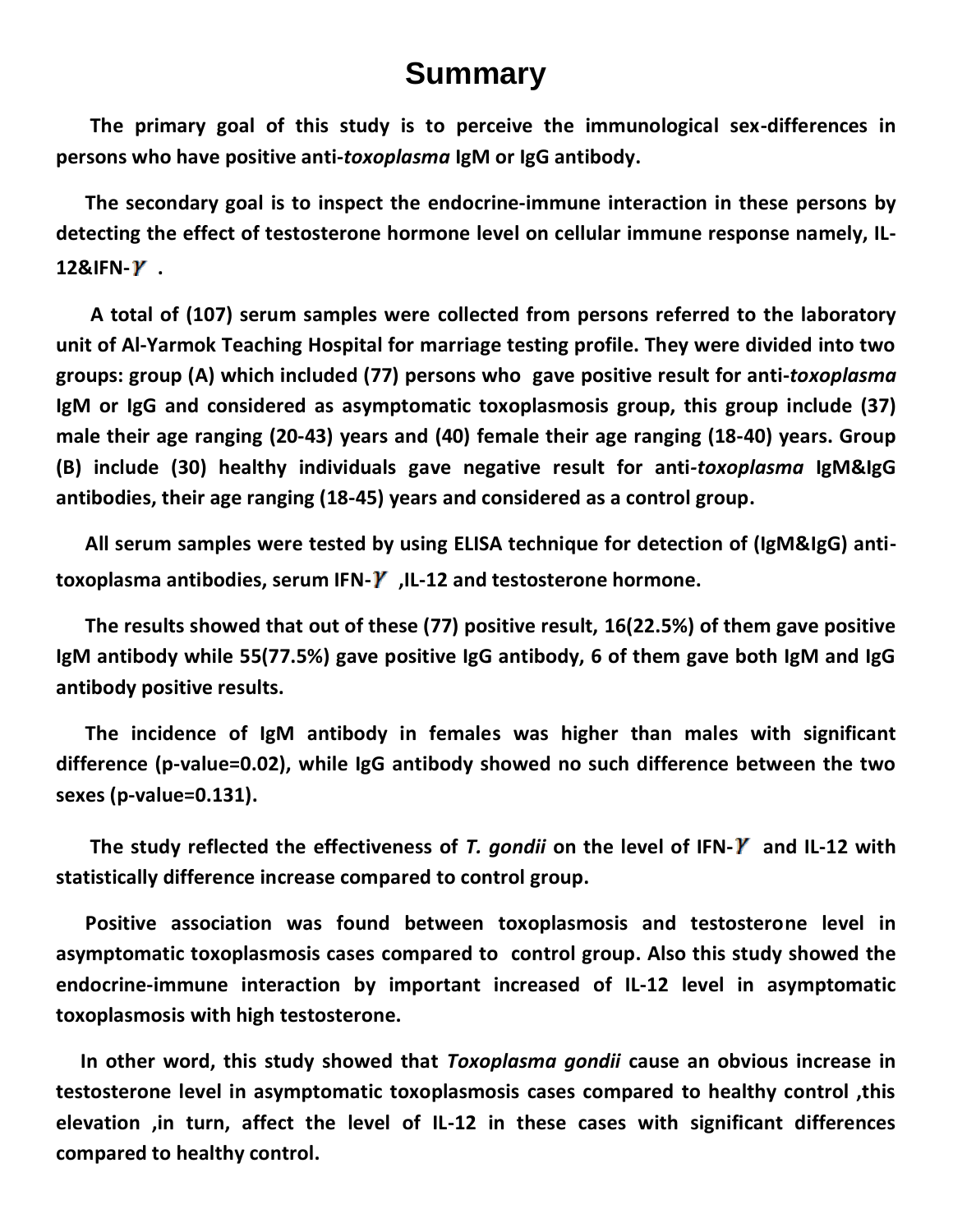**No direct evidence was found for the effectiveness of gender on the IL-12 & IFN- level in asymptomatic toxoplasmosis persons.**

 **Finally, the study reflected the important role of IFN- and IL-12 in both recent and past infection with** *T. gondii***.**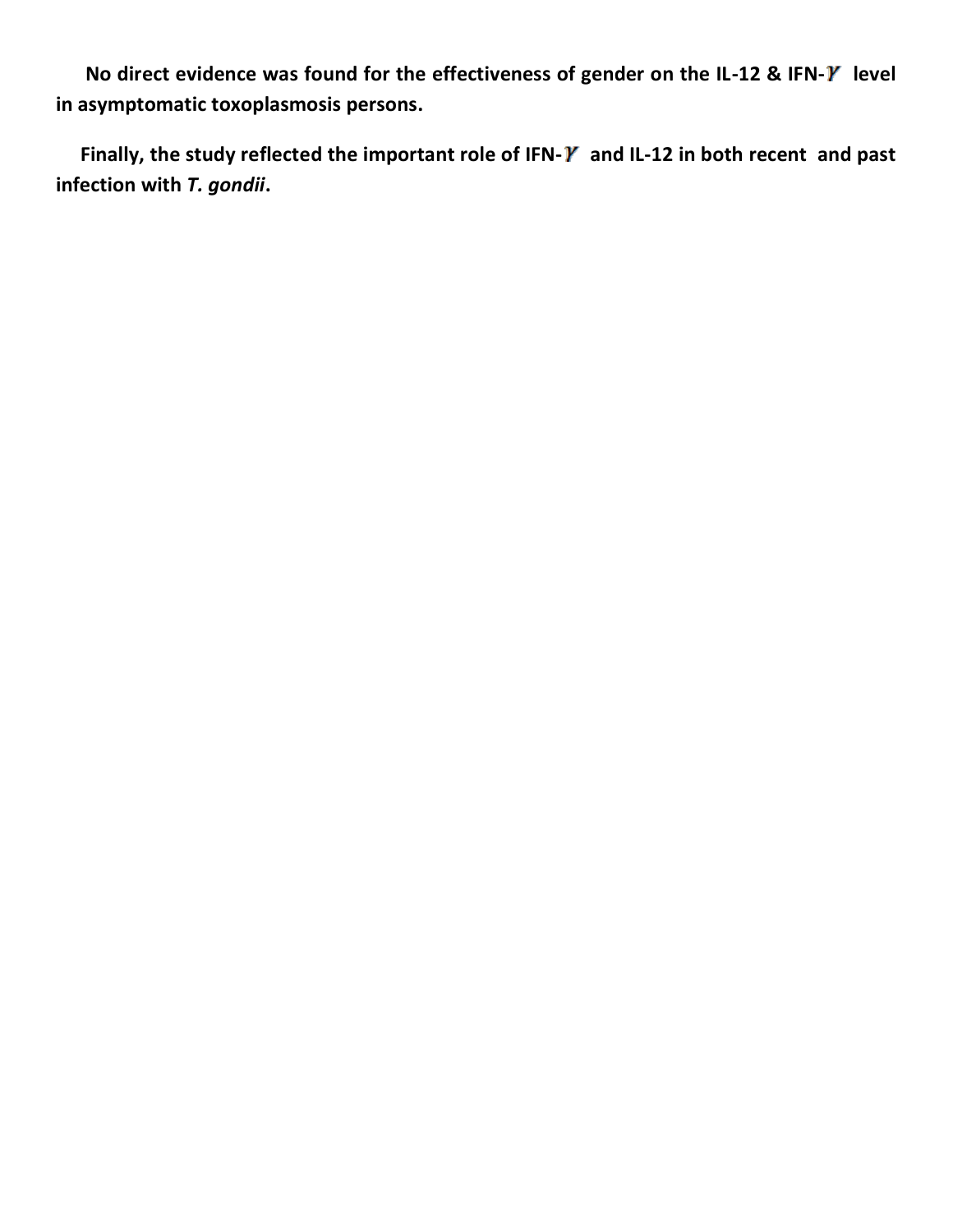**جمهورٌة العراق**  وزارة التعليم العال*ي و*البحث العلم*ي* **جامعة بغداد / كلٌة الطب** 

## مستويات الانترفيرون كاما ، الانترلوكين12 ومرمونات التستوستيرون عند الاشخاص المصابين بداء المقوساتهمن حون اغراض

رسالة

مقدمة الى كلية الطبم / جامعة بغداد كجزء من متطلباته نيل حرجة الماجستير في علوم الأحياء المجمرية الطرية

> **من قبـل** تمدي أبرالميو عبد اللطيفم

> > تحت إشراف

األستاذ طبيب اخصائي اقدم

صليحت ليست رعكيرالىكهتغيالمت لنت رمكفن

2011 م 1432 هـ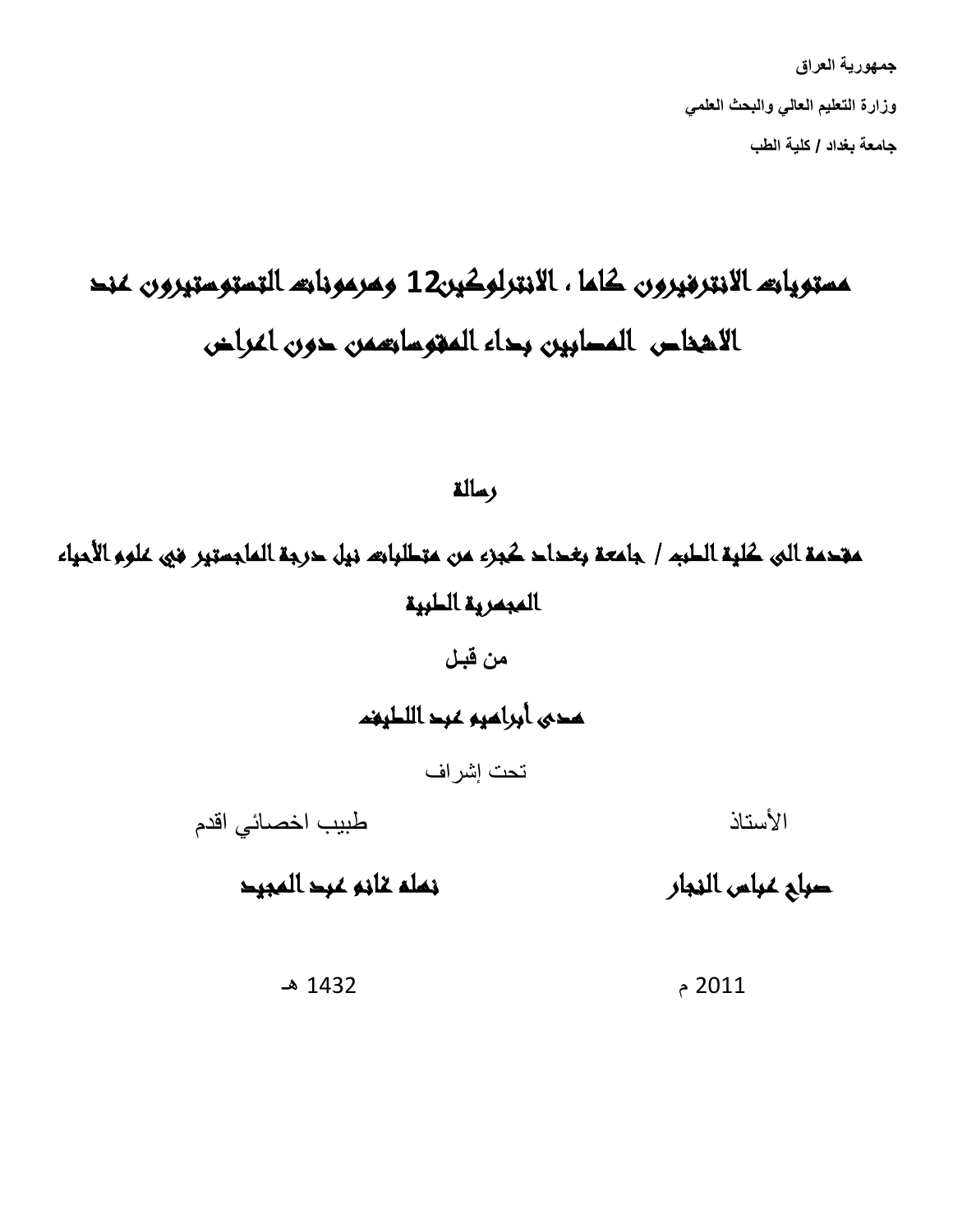## **الخالصة**

ان الهدف الرئيسي للدراسه هو فهم اختلاف الجنسين في الاستجابه المناعيه للاجسام المضاده (اي جي ام) او (اي **جً جً( للطفٌلً المسبب لداء المقوسات.**

 **اما الهدف الثانوي هو دراسة نظرٌة االرتباط بٌن االستجابه المناعٌه والغدد الصماء ) Immune-Endocrine** interaction) وذلك عن طريق الكشف عن تاثير هرمون التستوستيرون على الاستجابه المناعيه الخلويه والمتمثله **بالانترفيرون كاما و انترلوكين 12.** 

 **تم جمع ) 107( عٌنه من مصل الدم من االشخاص الوافدٌن الى وحدة المختبرات فً مستشفى الٌرموك التعلٌمً لغرض اجراء اختبار الزواج. وقد قسموا الى مجموعتٌن:**

 **المجموعه)أ( وتشمل ) 77( شخصا ممن اعطوا نتٌجة موجبه لالج سام المضاده لداء المقوسات )اي جً ام( أو )اي جً جً( واعتبروا كمجموعه مرضٌه. شملت هذه المجموعه ) 37( ذكرا تتراوح اعمارهم )20( عاما و)40( انثى تتراوح اعمارهن )40-18( عاما وشملت مجموعة )ب( ) 30( شخصا من االصحاء الذٌن اعطوا نتٌجه سلبٌه لالجسام المضاده لداء المقوسات )اي جً ام( و)اي جً جً( وتتراوح اعمارهم ) 45-18( عاما.**

جميع نماذج مصل الدم فحصت بواسطة تقنية الامتزاز المناعى المرتبط بالانزيم (الاليزا) للكشف عن الاجسام المضاده **)اي جً ام (و )اي جً جً( للطفٌلً المسبب لداء المقوسات .باالضافه الى الكشف عن انترفٌرون كاما واالنترلوكٌن 12 وهرمون التستوستٌرون.**

 **أظهرت النتائج انه من بٌن ال) 77( شخصا الذٌن اعطوا نتٌجه اٌجابٌه الحد األجسام المضاده )اي جً ام( او)اي جً جً(16,)22.5%(شخصا اعطوا نتٌجه موجبه لالجسام المضاده )اي جً ام(,فً حٌن 55)%77.5( شخصا اعطوا نتٌجه موجبه لالجسام المضاده )اي جً جً(, وهناك 6 اشخاص اعطوا نتٌجه موجبه لكال النوعٌن من االجسام المضاده )اي جي ام) و (اي جي جي).** 

اظهرت الدراسه الحاليه وجود فرق معنوي في نسبة حدوث الاجسام المضاده (اي جي ام) في الاناث اكثر من الذكور بينما ليس هناك فرق معنوي بين الذكور والاناث في نسبة حدوث الاجسام المضاده (اي ج*ي جي)*.

 **عكست الدراسه تأثٌر طفٌلً داء المقوسات على مستوٌات االنترفٌرون كاما واالنترلوكٌن 12 واظهرت ان هناك فرقا**  معنويا بين مجموعة المرض*ى* ومجموعة السيطره لكلا السايتوكينات.

 **بٌنت الدراسه الحالٌه أن هناك عالقه اٌجابٌه واضحه بٌن االصابه بداء المقوسات وارتفاع مستوٌات هرمون**  التستوستيرون مقارنة بمجموعة السيطره<u>.</u>

 **أظهرت الدراسه الحالٌه الترابط بٌن االستجابه المناعٌه والهرمونات المفرزه من الغدد الصماء وذلك من خالل مالحظة زٌادة مستوٌات االنترلوكٌن 12 عند االشخاص المصابٌن بداء المقوسات والذٌن كان هرمون التستوستٌرون**  مرت**فع لديهم وبفرق معنوي مقارنة مع الاشخاص الذين كان لديهم مستوى الهرمون طبيعيا.** 

**فً هذه الدراسه لم نجد دلٌال واضحا على تأثٌر الجنس على مستوٌات االنترلوكٌن 12 واالنترفٌرون كاما عند االشخاص المصابٌن بداء المقوسات.**